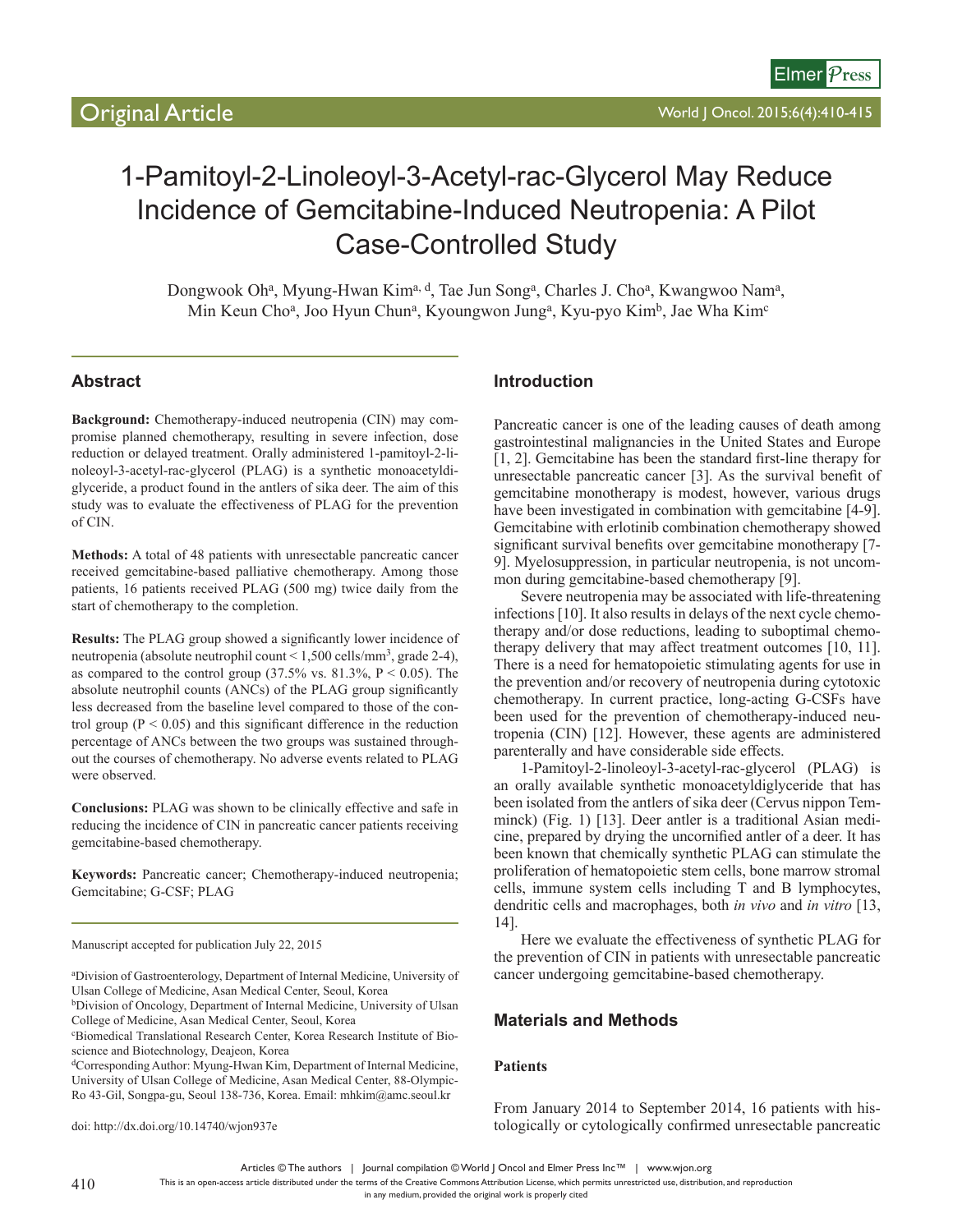

**Figure 1.** Structure of synthetic PLAG.

cancer were enrolled in this study. Eligible patients had 1) locally advanced or metastatic cancer; 2) an age of  $\geq 18$  years; 3) an Eastern Cooperative Oncology Group (ECOG) performance status of  $\leq 1$ ; 4) adequate bone marrow function (absolute neutrophil count (ANC)  $\geq$  1,500/mm<sup>3</sup>, platelet count  $\geq$  $10^{5}/\text{mm}^{3}$ ; 5) normal renal (creatinine clearance  $\geq 50$  mL/min) and hepatic function (alanine aminotransferase and total bilirubin  $\geq 2$  times the upper limit of normal).

Historical controls were also recruited from Asan Medical Center from March 2012 to December 2013. The eligibility criteria for the control group were the same as those for cases who intake PLAG during gemcitabine-based chemotherapy. The control group  $(n = 32)$  was matched to the PLAG group  $(n = 32)$ = 16) based on age, performance status, chemotherapy cycle, comorbidity and disease extent. This study was approved by our hospital institutional review board.

#### **Study design and treatment protocol**

All patients received gemcitabine 1,000 mg/m<sup>2</sup> on days 1, 8, and 15 of each 4-week schedule and daily erlotinib at 100 mg orally. In the PLAG group, PLAG 500 mg was orally administered twice daily from the start of the chemotherapy to the completion. Hematology and serum chemistry analyses were performed at screening baseline, then weekly until the end of the study. Febrile neutropenia (FN) was defined as an ANC of less than 1,000/mm3 and an oral temperature of more than 38 °C on the same day or the following day after chemotherapy. If, on the day of chemotherapy administration, a patient's ANC was reduced to 500 - 1,000/mm3 or if the absolute platelet count was reduced to 50,000 - 100,000/mm3, the gemcitabine dose was reduced by 75%. Gemcitabine was omitted for 1 week if the neutrophil count was lower than 500/  $mm<sup>3</sup>$  or the absolute platelet count was lower than 50,000/ mm<sup>3</sup>. Chemotherapy was discontinued if disease progression was observed in a follow-up CT scan, which was performed within 2 or 3 months after the initiation of chemotherapy. Erlotinib dose was interrupted in patients within tolerable rash and was reduced or discontinued if symptoms persisted for 10 - 14 days. Erlotinib dose was reduced for grade 2 diarrhea persisting for 48 - 72 h and for grade 3 diarrhea following resolution to grade 1; erlotinib was permanently discontinued for grade 4 diarrhea. Treatment continued until disease progression, unacceptable toxicity, withdrawal of patient's consent or physician's decision. Safety was evaluated throughout the entire study. Toxicity was graded based on the NCI Common Terminology Criteria for Adverse Events (CTCAE) version 3.0.

#### **Statistical analysis**

The primary endpoint was neutropenia and the secondary endpoint was a safety profile. All analyses were performed using SPSS version 17.0 (SPSS Inc., Chicago, IL, USA). Descriptive statistics were used to evaluate demographics, and safety data continuous variables were compared using the Mann-Whitney U test, paired *t*-test, and independent T test. A P value of < 0.05 was considered statistically significant.

#### **Results**

The baseline characteristics of patients are summarized in Table 1 and clinical outcomes are presented in Table 2. Six patients (37.5%) had locally advanced pancreatic cancer and the rest of the 16 patients (62.5%) had metastatic pancreatic cancer. The median number of treatment cycles administered was 2.5 (range 2 - 3). There were no significant differences

|                           | <b>PLAG</b> group<br>$(N = 16)$ | <b>Control group</b><br>$(N = 32)$ |  |
|---------------------------|---------------------------------|------------------------------------|--|
| Male/female               | 7:9                             | 23:9                               |  |
| Median age (years, range) | $56.5(44 - 72)$                 | $59(44-69)$                        |  |
| Chemotherapy cycle        |                                 |                                    |  |
| Two cycles                | 8                               | 16                                 |  |
| Three cycles              | 8                               | 16                                 |  |
| Cancer stage              |                                 |                                    |  |
| Locally advanced          | 6                               | 12                                 |  |
| Metastatic                | 10                              | 20                                 |  |
| ECOG performance          |                                 |                                    |  |
| Grade 1                   | 16                              | 32                                 |  |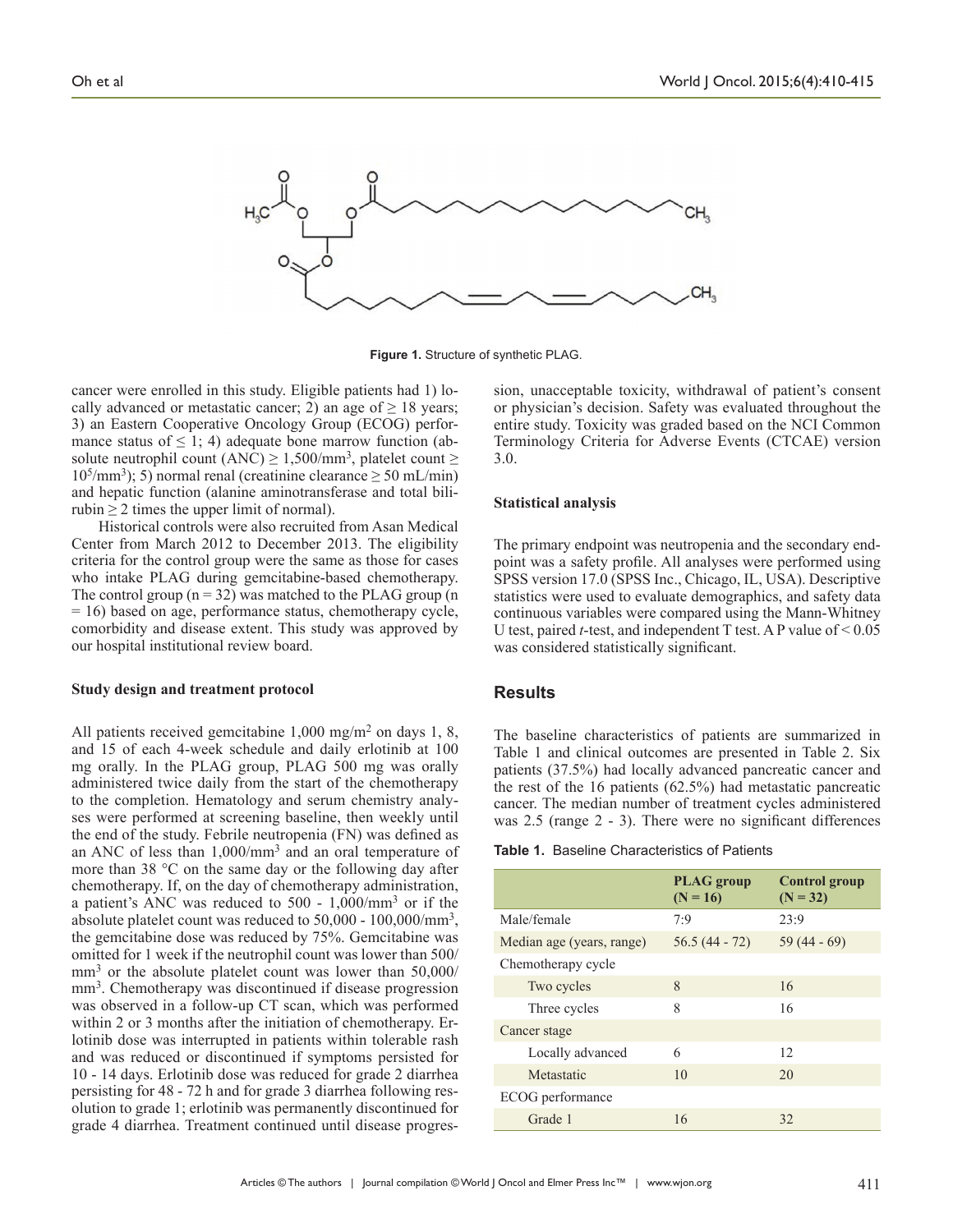|  | <b>Table 2.</b> Clinical Outcomes of Patients |  |
|--|-----------------------------------------------|--|
|  |                                               |  |

| Absolute neutrophil count (ANC) or %              | PLAG group $(N = 16)$ | Control group $(N = 32)$ | P-value  |
|---------------------------------------------------|-----------------------|--------------------------|----------|
| $\text{ANC}$ < 1,500 (grade 2 or higher)          | $6(37.5\%)$           | 26(81.3%)                | P < 0.05 |
| Depth of the ANC nadir $>$ 50% of baseline level  | $6(37.5\%)$           | $29(90.6\%)$             | P < 0.05 |
| Depth of the ANC nadir $> 75\%$ of baseline level |                       | $12(37.5\%)$             | P < 0.05 |

between the PLAG group and the control group with respect to age, gender, disease extent, chemotherapy cycle, and ECOG performance.

function.

#### The incidence of neutropenia  $(ANC < 1,500/mm<sup>3</sup>, grade)$ 2-4) was significantly lower among patients who received PLAG, compared to the control group  $(37.5\% \text{ vs. } 81.3\%, \text{ P}$ 0.05). By cycle, the reduction percentage of ANC was evaluated in both groups. At the baseline evaluation, the ANC did not differ between the two groups. However, the ANCs of the PLAG group significantly less decreased from the baseline level compared to those of the control group ( $P < 0.05$ ) and this significant difference in the reduction percentage of ANCs between the two groups was sustained throughout the courses of chemotherapy (Fig. 2). Severe neutropenia (ANC < 500/ mm<sup>3</sup>, grade 4) developed only in the control group (Fig. 3). The ANC nadir of the control group was significantly deeper than that of the PLAG group; a depth of ANC nadir of  $> 50\%$ or 75% of the baseline level, respectively, was more frequently observed in the control group (Table 2,  $P < 0.05$ ). FN did not occur in both groups.

PLAG was well tolerated in PLAG group. All patients completed intake of PLAG during the study period. There were no adverse events related to PLAG during chemotherapy including nausea/vomiting, bone pain, fatigue, and liver dys-

## **Discussion**

This study was focused on the incidence of CIN for assessing the preventive effect of orally administered PLAG in patients who receive gemcitabine-based chemotherapy. PLAG administered orally during the courses of chemotherapy significantly reduced grade 2-4 neutropenia which may need chemotherapy dose modifications (dose delay/reduction) as compared with the control group (Table 2). In addition, severe neutropenia  $(ANC < 500/mm<sup>3</sup>)$  developed only in the control group (Fig. 3). In our study, FN did not develop in both groups, probably because gemcitabine is a chemotherapy regimen associated with a low risk for FN [12].

G-CSF is a recombinant growth factor that decreases the incidence and duration of severe neutropenia and minimizes infections as manifested by FN by stimulating the proliferation, differentiation, and activation of the neutrophil lineage, thereby reducing the neutrophil maturation time [12, 15-17]. Recently, pegylated G-CSF (pegfilgrastim) has been used for the prevention of CIN. Compared with original G-CSF (filgrastim), pegfilgrastim has a longer-acting effect equivalent to



**Figure 2.** Trends in ANCs over the courses of chemotherapy between PLAG and control groups. The ANCs of PLAG group significantly less decreased from the baseline level compared to those of control group and this significant difference in reduction percentage of ANCs between the two groups was sustained throughout the courses of chemotherapy. Mean ± SE: mean ± standard error of mean. ANC: absolute neutrophil count; IANC: baseline neutrophil count prior to chemotherapy; ANC1: ANC obtained just prior to second time gemcitabine injection; ANC2: ANC obtained just prior to third time gemcitabine injection; ANC5: ANC obtained just prior to sixth time gemcitabine injection; ANC 8: ANC obtained just prior to ninth time gemcitabine injection.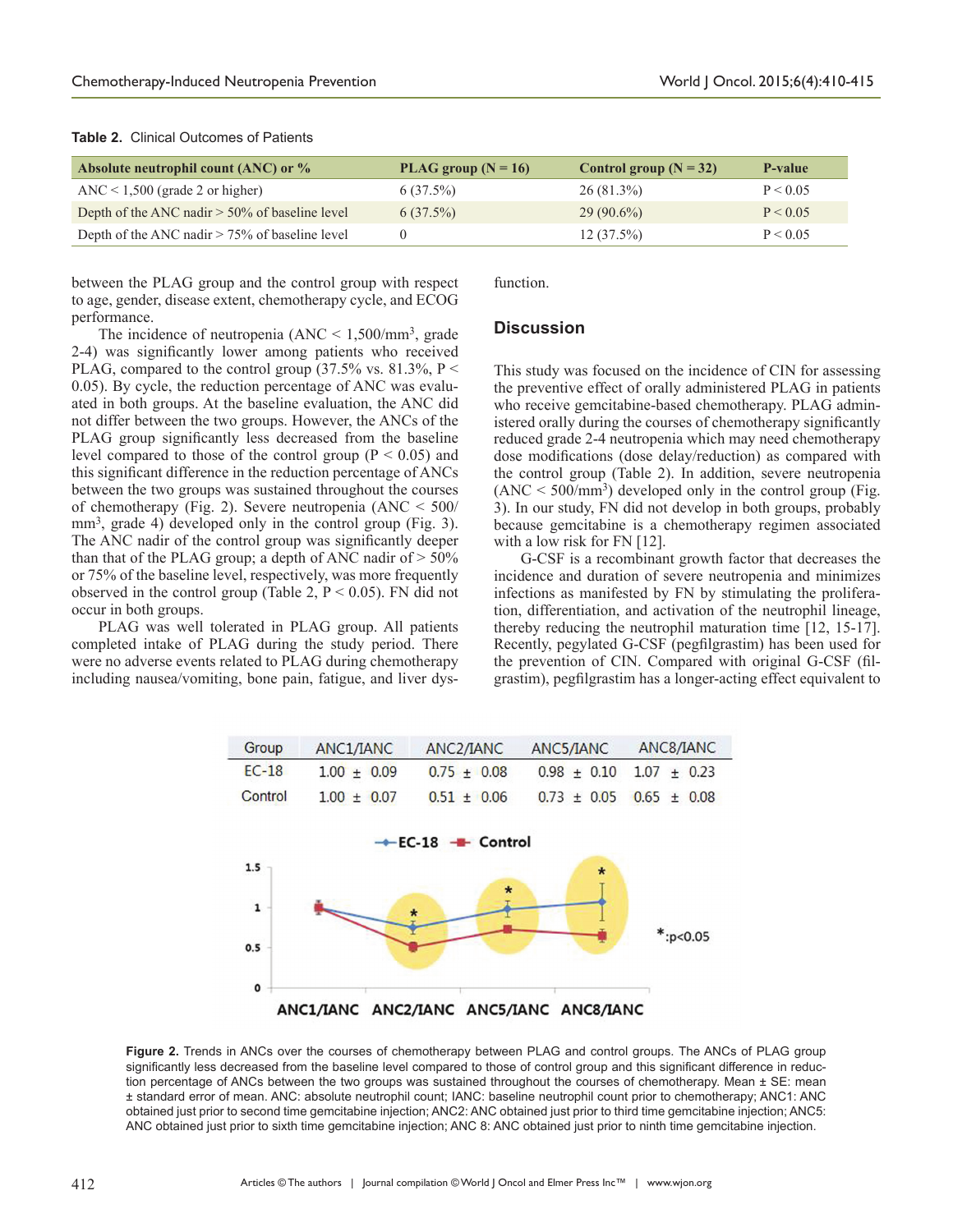

**Figure 3.** The distribution of chemotherapy-induced neutropenic patients according to the degree of neutropenia; the incidence of grade 2-4 neutropenia was significantly lower among patients who received PLAG compared to control group. Grade 4 neutropenia developed only in the control group.

10 - 11 days of filgrastim [18]. The administration of G-CSF within 24 h before or after chemotherapy is not recommended because of the theoretical potential for increasing chemotherapy toxicity to myeloid progenitor cells after growth factor stimulation (Table 3) [19]. Current guidelines recommend the use of prophylactic G-CSFs when the chemotherapy regimen is associated with a high risk ( $> 20\%$ ) for FN [12, 15-17]. In patients who receive a chemotherapy regimen associated with an intermediate risk (10-20%) for FN, however, long-acting G-CSFs can be used when patients have additional patient-related risk factors for FN such as old age or comorbidity [15-17].

The administration of G-CSF can cause various adverse events in patients who receive chemotherapy. Injection-site discomfort is common with G-CSF because it is administered by subcutaneous injection. Constitutional symptoms, such as fever, malaise, and influenza-like symptoms, are commonly developed after G-CSF administration. Bone pain, the most common side effect, develops in 10-30% of patients [15]. Serious adverse events such as splenic rupture, acute respiratory distress syndrome, though rare, can occur in patients receiving G-CSF [20-23]. In our study, side effects such as bone pain, fatigue, nausea, headache, or splenic rupture, which has been reported in the use of G-CSF, were not observed in any patients receiving PLAG.

In a cost-analysis of G-CSF, previous studies seem to heavily concentrate on medical costs related to FN and its consequences such as the incidence of FN, rate of hospitalization, IV antibiotic use and early mortality. However, "afebrile" neutropenia (ANC  $\leq 1,500/\text{mm}^3$ , grade 2-4) may lead to dose delays or dose reductions as well as interference with the delivery of the full doses of the chemotherapy on time [24]. The resulting reduced dose intensity may worsen outcomes, especially in the setting of curative/adjuvant chemotherapy [25]. It is unlikely that much consideration was given to the impact of afebrile neutropenia on the relative dose intensity of the treatment received. This is because FN has an immediate impact on both mortality and the cost of treatment, whereas survival outcome is such a distant end point which needs long-term analysis [26]. Cost issues are likely to play a major role in limiting the use of long-acting G-CSF. If orally available PLAG with proven safety and effectiveness is much cheaper than long-acting G-CSF, PLAG may replace pegfilgrastim for the prevention of CIN in real world. This is because long-acting G-CSF (including biosimilar) is expensive, parenterally administered, and has considerable adverse events.

Due to the inherent limitation of a retrospective design and

**Table 3.** Comparison of PLAG and Long-Acting G-CSF for the Prevention of Chemotherapy-Induced Neutropenia

|                                   | Long-acting G-CSF (pegfilgrastim)                                    | <b>PLAG</b>                                                                                  |
|-----------------------------------|----------------------------------------------------------------------|----------------------------------------------------------------------------------------------|
| Route of administration           | Parenteral (subcutaneous injection)                                  | Per oral                                                                                     |
| Administration mode               | Once per chemotherapy cycle                                          | Daily administration continuing throughout the course of<br>chemotherapy                     |
| Timing of starting administration | Recommended to be administered 24<br>h after chemotherapy completion | Can be safely administered prior to or simultaneously with<br>the initiation of chemotherapy |
| Side effects                      | Bone pain, fatigue, nausea, headache,<br>splenic rupture, etc.       | Not observed                                                                                 |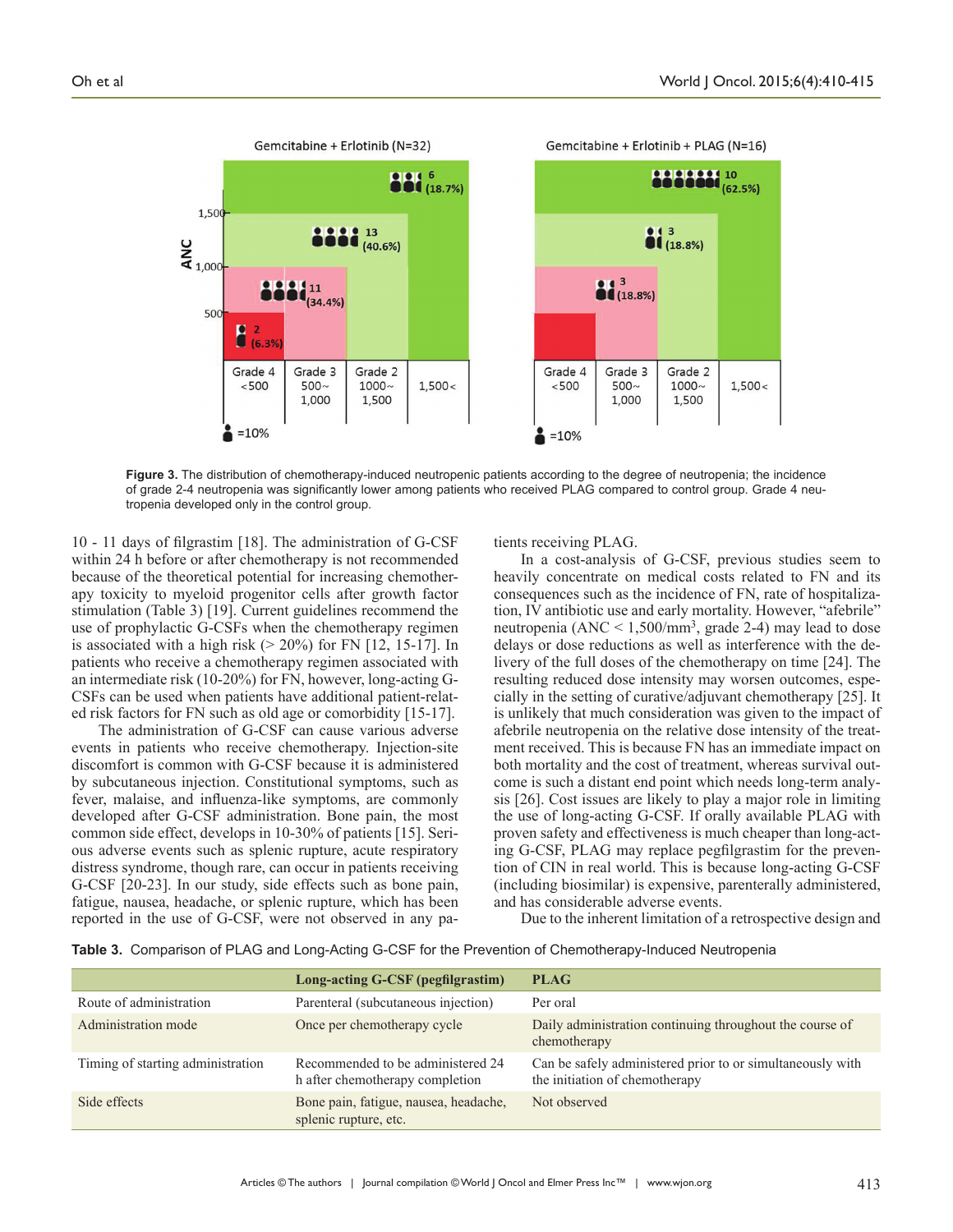small-population of the current study, the effect of PLAG in the present study may become more evident in the large-scale prospective randomized placebo-controlled studies. Further studies are warranted to verify the effectiveness of PLAG in terms of FN prevention in patients receiving chemotherapeutic agent with higher myelosuppressive potency.

In conclusion, PLAG was shown clinically to be effective and safe in reducing the incidence of CIN in pancreatic cancer patients receiving gemcitabine-based chemotherapy.

# **Disclosure**

This study did not receive grants from any funding agency in the public, commercial, or not-for-profit sector. The authors declare no conflict of interest.

# **References**

- 1. Malvezzi M, Bertuccio P, Levi F, La Vecchia C, Negri E. European cancer mortality predictions for the year 2013. Ann Oncol. 2013;24(3):792-800.
- 2. Siegel R, Ma J, Zou Z, Jemal A. Cancer statistics, 2014. CA Cancer J Clin. 2014;64(1):9-29.
- 3. Burris HA, 3rd, Moore MJ, Andersen J, Green MR, Rothenberg ML, Modiano MR, Cripps MC, et al. Improvements in survival and clinical benefit with gemcitabine as first-line therapy for patients with advanced pancreas cancer: a randomized trial. J Clin Oncol. 1997;15(6):2403- 2413.
- 4. Berlin JD, Catalano P, Thomas JP, Kugler JW, Haller DG, Benson AB, 3rd. Phase III study of gemcitabine in combination with fluorouracil versus gemcitabine alone in patients with advanced pancreatic carcinoma: Eastern Cooperative Oncology Group Trial E2297. J Clin Oncol. 2002;20(15):3270-3275.
- 5. Colucci G, Labianca R, Di Costanzo F, Gebbia V, Carteni G, Massidda B, Dapretto E, et al. Randomized phase III trial of gemcitabine plus cisplatin compared with singleagent gemcitabine as first-line treatment of patients with advanced pancreatic cancer: the GIP-1 study. J Clin Oncol. 2010;28(10):1645-1651.
- 6. Cunningham D, Chau I, Stocken DD, Valle JW, Smith D, Steward W, Harper PG, et al. Phase III randomized comparison of gemcitabine versus gemcitabine plus capecitabine in patients with advanced pancreatic cancer. J Clin Oncol. 2009;27(33):5513-5518.
- 7. Gresham GK, Wells GA, Gill S, Cameron C, Jonker DJ. Chemotherapy regimens for advanced pancreatic cancer: a systematic review and network meta-analysis. BMC Cancer. 2014;14:471.
- 8. Moore MJ, Goldstein D, Hamm J, Figer A, Hecht JR, Gallinger S, Au HJ, et al. Erlotinib plus gemcitabine compared with gemcitabine alone in patients with advanced pancreatic cancer: a phase III trial of the National Cancer Institute of Canada Clinical Trials Group. J Clin Oncol. 2007;25(15):1960-1966.
- 9. Yang ZY, Yuan JQ, Di MY, Zheng DY, Chen JZ, Ding H,

Wu XY, et al. Gemcitabine plus erlotinib for advanced pancreatic cancer: a systematic review with meta-analysis. PLoS One. 2013;8(3):e57528.

- 10. Crawford J, Dale DC, Lyman GH. Chemotherapy-induced neutropenia: risks, consequences, and new directions for its management. Cancer. 2004;100(2):228-237.
- 11. Schwenkglenks M, Pettengell R, Szucs TD, Culakova E, Lyman GH. Hodgkin lymphoma treatment with ABVD in the US and the EU: neutropenia occurrence and impaired chemotherapy delivery. J Hematol Oncol. 2010;3:27.
- 12. Crawford J, Armitage J, Balducci L, Becker PS, Blayney DW, Cataland SR, Heaney ML, et al. Myeloid growth factors. J Natl Compr Canc Netw. 2013;11(10):1266-1290.
- 13. Yang HO, Kim SH, Cho SH, Kim MG, Seo JY, Park JS, Jhon GJ, et al. Purification and structural determination of hematopoietic stem cell-stimulating monoacetyldiglycerides from Cervus nippon (deer antler). Chem Pharm Bull (Tokyo). 2004;52(7):874-878.
- 14. Yang HO, Park JS, Cho SH, Yoon JY, Kim MG, Jhon GJ, Han SY, et al. Stimulatory effects of monoacetyldiglycerides on hematopoiesis. Biol Pharm Bull. 2004;27(7):1121- 1125.
- 15. Bennett CL, Djulbegovic B, Norris LB, Armitage JO. Colony-stimulating factors for febrile neutropenia during cancer therapy. N Engl J Med. 2013;368(12):1131-1139.
- 16. Smith TJ, Khatcheressian J, Lyman GH, Ozer H, Armitage JO, Balducci L, Bennett CL, et al. 2006 update of recommendations for the use of white blood cell growth factors: an evidence-based clinical practice guideline. J Clin Oncol. 2006;24(19):3187-3205.
- 17. Aapro MS, Cameron DA, Pettengell R, Bohlius J, Crawford J, Ellis M, Kearney N, et al. EORTC guidelines for the use of granulocyte-colony stimulating factor to reduce the incidence of chemotherapy-induced febrile neutropenia in adult patients with lymphomas and solid tumours. Eur J Cancer. 2006;42(15):2433-2453.
- 18. Zamboni WC. Pharmacokinetics of pegfilgrastim. Pharmacotherapy. 2003;23(8 Pt 2):9S-14S.
- 19. Burris HA, Belani CP, Kaufman PA, Gordon AN, Schwartzberg LS, Paroly WS, Shahin S, et al. Pegfilgrastim on the Same Day Versus Next Day of Chemotherapy in Patients With Breast Cancer, Non-Small-Cell Lung Cancer, Ovarian Cancer, and Non-Hodgkin's Lymphoma: Results of Four Multicenter, Double-Blind, Randomized Phase II Studies. J Oncol Pract. 2010;6(3):133-140.
- 20. Scott WR, Silberstein L, Flatley R, Ardeshna KM, Korostoff N, Dawe S. Cutaneous reaction to pegfilgrastim presenting as severe generalized skin eruption. Br J Dermatol. 2009;161(3):717-719.
- 21. Veerappan R, Morrison M, Williams S, Variakojis D. Splenic rupture in a patient with plasma cell myeloma following G-CSF/GM-CSF administration for stem cell transplantation and review of the literature. Bone Marrow Transplant. 2007;40(4):361-364.
- 22. Karlin L, Darmon M, Thiery G, Ciroldi M, de Miranda S, Lefebvre A, Schlemmer B, et al. Respiratory status deterioration during G-CSF-induced neutropenia recovery. Bone Marrow Transplant. 2005;36(3):245-250.
- 23. Alvarez-Ruiz S, Penas PF, Fernandez-Herrera J, Sanchez-